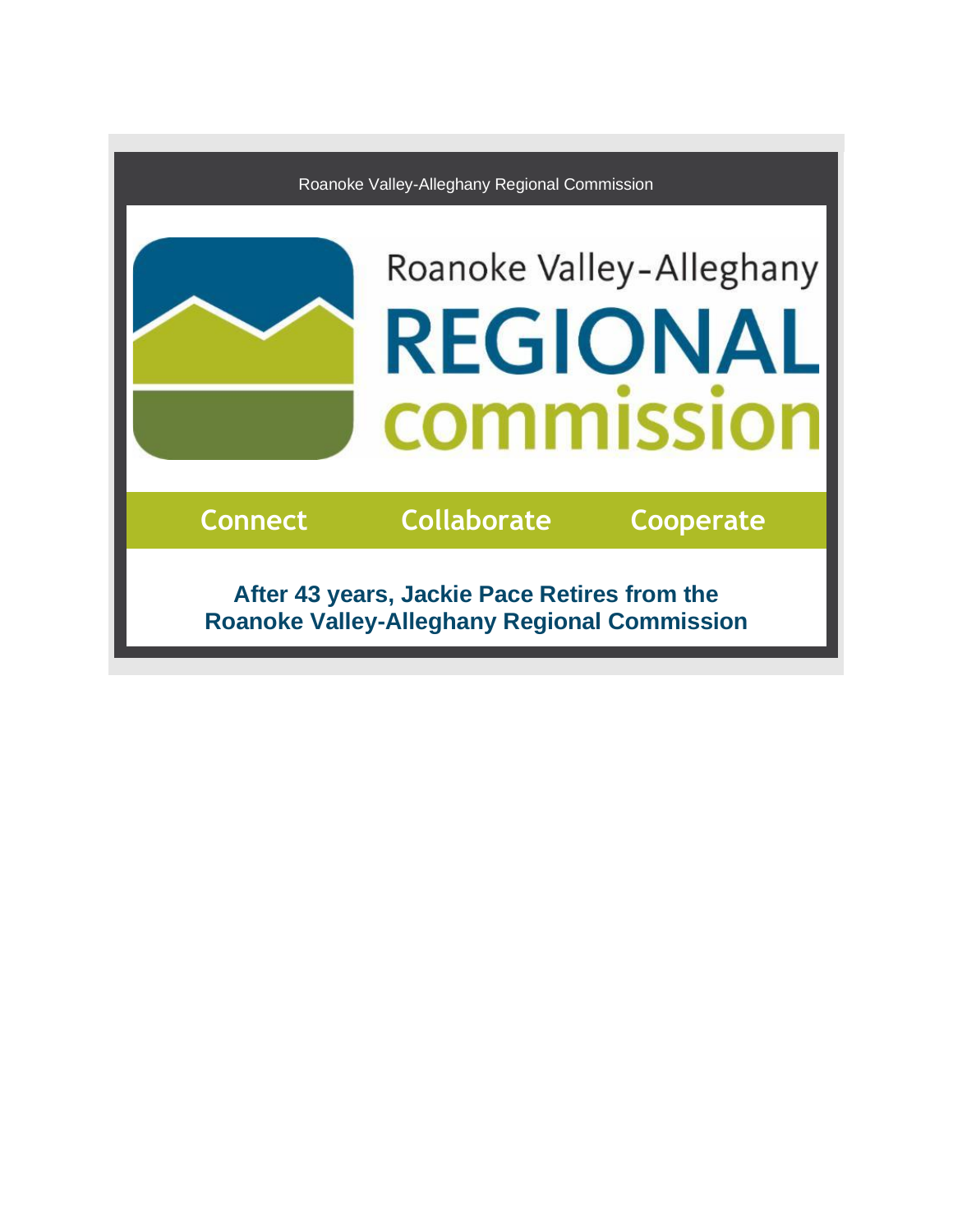

Jackie Pace, the Regional Commission's Office Manager, retired on July 15th after 43 years on the job. Jackie began her work at the Commission in 1977 as an Administrative Assistant. As her skills expanded, Jackie was promoted to Office Manager where she would serve until her recent retirement.

Mayor Brad Grose, Chair of the Commission, said that "Jackie was so pleasant to work with and she was very knowledgeable about all the communities we serve".

Wayne Strickland, the Commission's Executive Director, stated that "For over four decades, Jackie was the individual that people first met when dealing with our organization – she was the face and the voice of the Regional Commission to many folks who visited or called for information. Having worked with Jackie for more than 40 years, I can say that she was always the biggest cheerleader for the Commission and the local governments we serve. The entire staff of the Commission will greatly miss her smile and positive attitude".

Please join us in thanking Jackie Pace for her incredible service to the Commission and to the region as a whole.